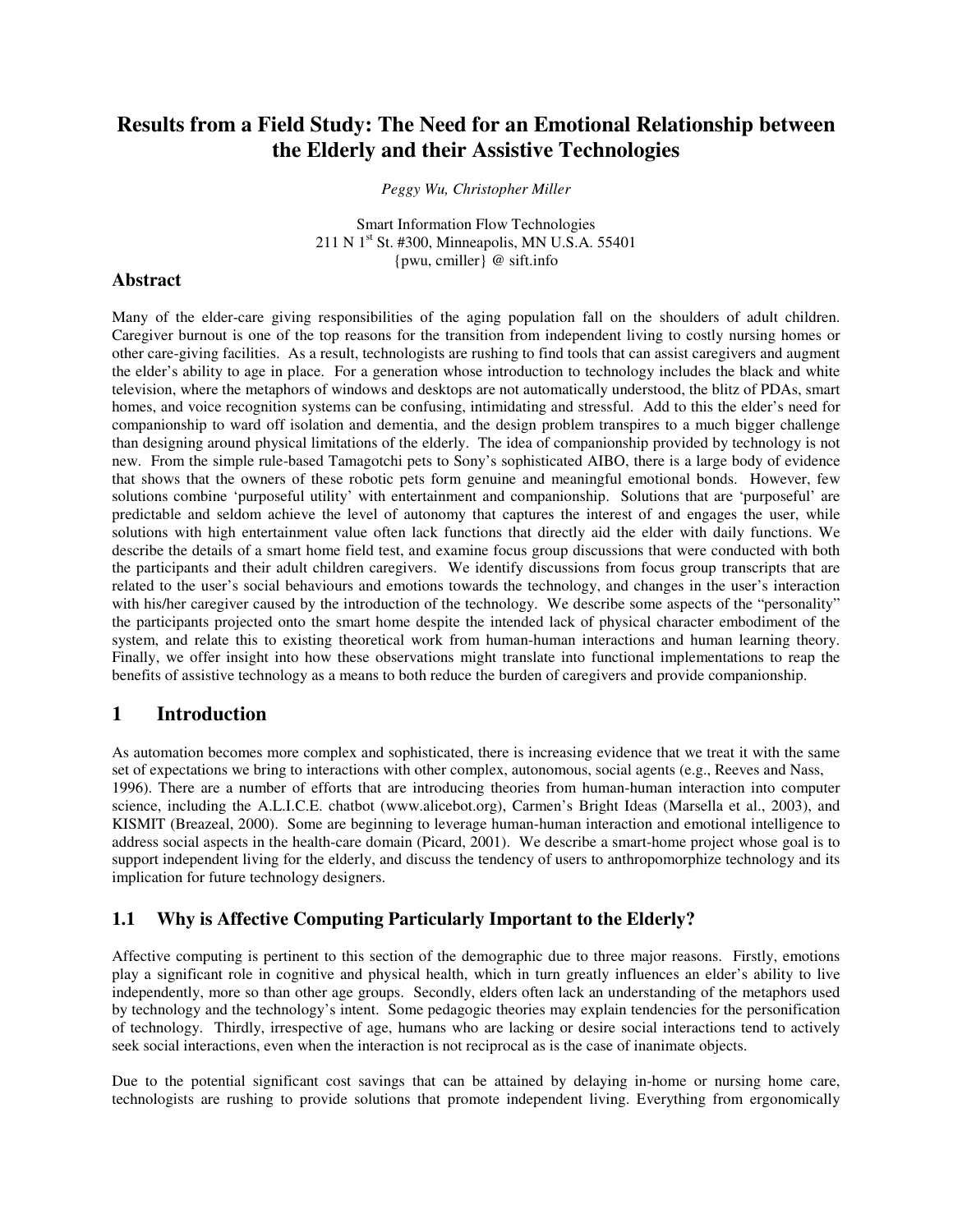designed can openers and countertops, to chemical analysis toilets and human washing machines have been proposed or are becoming available. At the high technology end of this spectrum, and showing perhaps the greatest promise, are integrated home monitoring and aiding systems—"smart homes"—that may serve to let the elderly maintain their independence and remain in their legacy homes longer or reduce the need for professional assistance, extending the capabilities of those engaged in it. Smart homes technologies such as Georgia Institute of Technology's Aware Home Research Initiative<sup>1</sup> and Honeywell's Independent LifeStyle Assistant I.L.S.A.<sup>™</sup>(ILSA) have the primary objective of extending the level and duration of independence of elders. The most common reasons elders are admitted into nursing homes are caregiver burden and the elder's inability to perform Activities of Daily Living  $(ADLs)^2$  and Instrumental Activities of Daily Living  $(IADLs)^2$  (Miller and McFall, Kasper et al., 1990). Solutions for augmenting an elder's cognitive abilities include time and event based reminders and alarms for both the elders and their caregivers, but technologists are beginning to turn their attention to 'preventative' measures. Regular social interaction has been known to maintain emotional health and relationship development between patients and caregivers have been associated with a number of benefits, including improved treatment compliance, improved physiological outcomes, fewer malpractice suits, and more detailed medical histories (Bickmore et al., 2005). Neglect, loneliness, and isolation are often causes for an elder's transition into a nursing home or an independent living facility. The National Elder Abuse Incidence Study (NEAIS), the first study to estimate the national incidence of elder abuse and neglect in the U.S., found that a total of 449,924 elderly persons (adults ages 60 and over) were reported to have experienced some form of abuse or neglect in domestic settings in 1996 (NEAIS, 1996). According to the American Medical Association, thirty-five percent of elder abusers are adult children, and 13 percent are spouses. Elder maltreatment can be intentional or unintentional. Unintentional maltreatment is usually due to caregiver ignorance, inexperience, or inability to provide the necessary care (AMA, 1999). As technology slowly takes on the roles of a caregiver, it must provide more than task-oriented support and address the issues related to the emotion well being of its patients.

Much of the elder generation have lived their childhood and adult life outside of the computer technology sector, and lack a basic understanding of the metaphors used in today's user interfaces. Computer scientists have leveraged anthropomorphism for the development of teaching tools for several decades (Solomon, 1976). In Papert's work with children and the teaching of the Logo programming language<sup>3</sup>, a turtle-shaped icon was introduced into the user interface as a means to convey the heading and movement of the "turtle". Papert contends that the children readily projected human characteristics onto the turtle to create an ego-syntonic relationship with it, thus encouraging the Piagetian concept of decentering and eventually bridging the gap between the language of mathematics (used by LOGO) and a means to verbalize it (Rieber, 1994). Although these concepts have traditionally been associated with learning in children, they may also be applicable to "gerogogy" (after Pearson and Wessman<sup>4</sup>). As we will see later, anecdotal evidence suggest that during the learning process, different aspects of a *personality* may be projected onto the technology as a level of abstraction and a means to circumvent the sometimes unnecessary explanations of underlying detail or inexplicable reactions from the technology.

Humans have inherent social needs, regardless of age. The elderly are especially prone to loneliness and depression brought on by Empty Nest Syndrome or neglect, either intentional or not. A means of alleviating the feelings of loneliness is to transfer it to solitude by means of introducing activities or hobbies. As we will explain later in greater detail, companionship through pets has been found to be extremely helpful to elders. The same principles may apply to collectors through the anthropomorphism of things, who will talk to and interact with his/her inanimate objects.

 $\overline{a}$ 

<sup>&</sup>lt;sup>1</sup> See http://www.cc.gatech.edu/fce/ahri/ for more information.

TM Independent LifeStyle Assistant (I.L.S.A.) is a registered trademark of Honeywell.

<sup>&</sup>lt;sup>2</sup> See the National Center for Health Statistics (http://www.cdc.gov/nchs/) for definitions of ADL and IADL.

<sup>&</sup>lt;sup>3</sup> See http://el.media.mit.edu/logo-foundation/logo/index.html for more details.

<sup>4</sup> Pearson M, Wessman J (1996). Gerogogy (ger-o-go-gee) in patient education. In Home Healthcare Nurse. 1996 Aug; 14(8):631-6.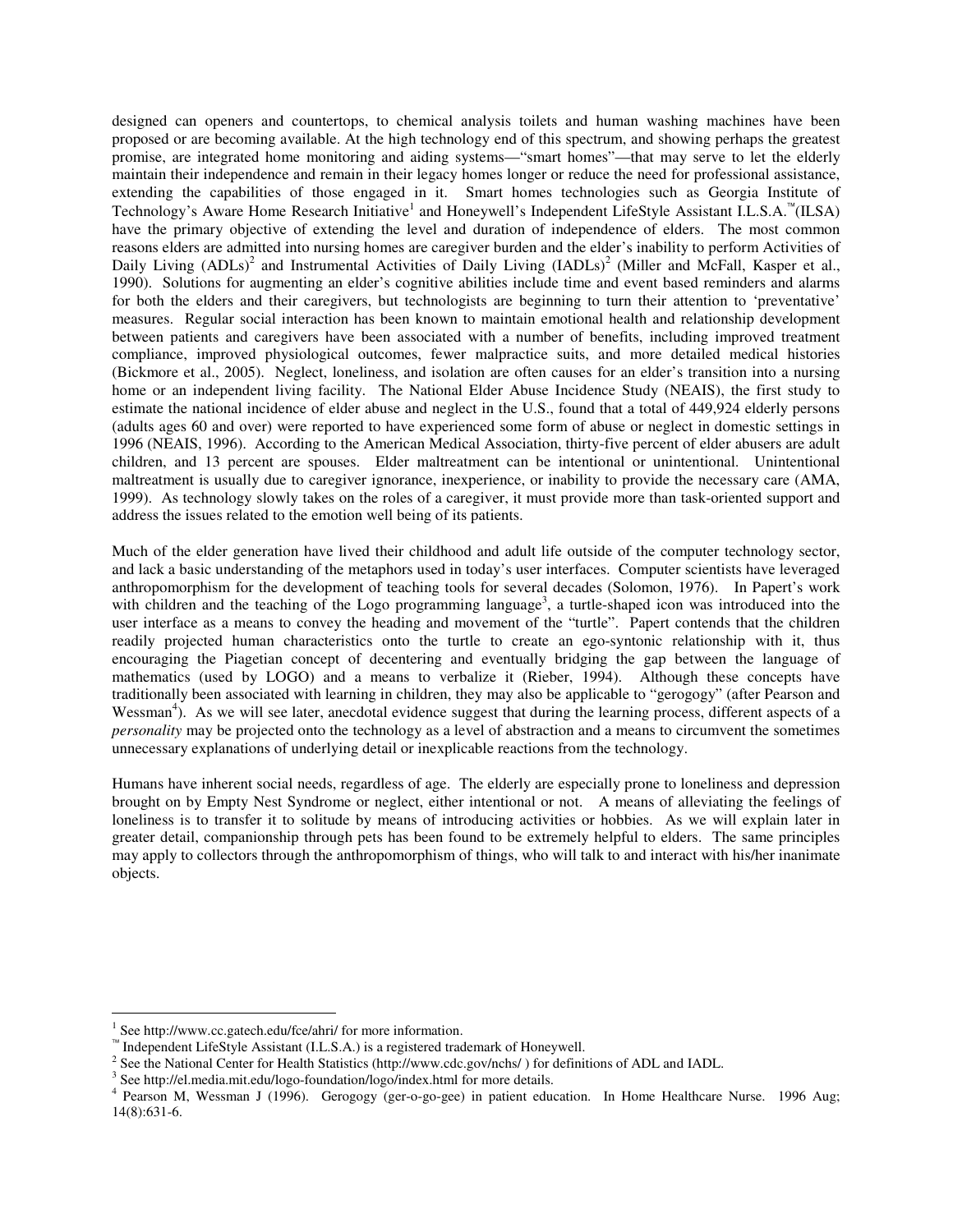#### **1.2 Etiquette, Trust, and User Compliance**

In a sophisticated automation system such as a smart home, a large number of interactions between the system and the human user fall into the class of *directives* (after Searle<sup>5</sup>). In any directive, the speaker is directing the hearer to perform a task, though we realize that the compelling force of that directive may vary (e.g., command vs. request vs. instruction vs. advice vs. observation) and may come from a variety of sources or motivations (e.g., beseeching, coercing, remonstrating, instructing). There is both theoretical and empirical evidence "etiquette" and "politeness" can impact human performance—specifically, trust, regard and decisions to accept directives. The building of trust and its impact on the human's decision to accept or reject advice has many implications that are the same between human-human and human-machine interactions. Parasuraman and Riley (1997) and Lee and See (2003) provide comprehensive reviews of the impact of trust, perceived reliability, etc. on the acceptance or rejection of advice, as well as the development and tuning of trust. When an agent (human or machine) behaves in a manner which is familiar or pleasing to us, we tend to provide it, through simple affective methods, with attention, trust, and a greater probability of following its directives (cf. Norman, 2004). Parasuraman used the Multiple Aptitude Task (MAT) Battery to experiment with human responses to varying levels of the user interface's "politeness" and accuracy (Parasuraman and Miller, 2004). In one test, he found that human subjects believed the "polite" system to be more accurate, even when it was in fact less accurate. This suggests that etiquette variables can have a profound effect on user compliance, and that designers should use a level of etiquette appropriate to the accuracy of the system, especially when dealing with faulty automation.

#### *1.2.1 Framework for Etiquette*

A seminal body of work in the sociological and linguistic study of politeness is the cross-cultural studies and resulting model developed by Brown and Levinson (1978; 1987). Brown and Levinson were interested in cataloging and accounting regular deviations, across languages and cultures, from Grice's (1975) *conversational maxims*. Grice had formulated four "rules" or maxims that characterized efficient conversation. These were:

- 1. *Maxim of Quality*: Speak truthfully and sincerely
- 2. *Maxim of Quantity*: Be concise; say neither more nor less than required to convey your message
- 3. *Maxim of Relevance*: Don't introduce topics at random, follow the conversational "flow"
- 4. *Maxim of Manner*: Be clear in your statements, avoid ambiguity and obfustication.

Brown and Levinson noted that there is at least one way in which people across cultures and languages regularly depart from the efficient conversation characterized by Grice's Maxims. For example, a caregiver may ask of his/her patient, "Please take your medicine." The use of "please" in that sentence is unnecessary for a truthful, relevant or clear expression of the caregiver's wish and it in fact explicitly violates the Maxim of Quantity since it adds verbiage not required to express the caregiver's propositional intent. Over years of cross linguistic and cross cultural studies, Brown and Levinson collected and catalogued a huge database of such violations of efficient conversation. Their explanation for many of these violations is embodied in their model of politeness. The Brown and Levinson model assumes that social actors are motivated by a set of wants including two important social wants based on the concept of face (Goffman, 1967) or, loosely, the "positive social value a person effectively claims for himself" (cf. Cassell and Bickmore, 2002, p. 6). Face can be "saved" or lost, and it can be threatened or conserved in interactions. Virtually all interactions between social agents involve some degree of threat to the participants' face—what Brown and Levinson call Face Threatening Acts (FTAs). This is especially true for directives, since the speaker is both demanding the attention of the hearer by the act of speaking, as well as directing the hearer to perform a task, which threatens the hearer's autonomy. Brown and Levinson claim that the degree of face threat is a function of the social distance between the speaker and the hearer, a relative power that the hearer has over the speaker, and the ranked imposition of the raw act itself.

 $\overline{a}$ 5 Searle, J., (1969). *Speech Acts: An Essay in the Philosophy of Language*. (Cambridge, UK.; Cambridge University Press). See also: Searle, J. (1985). *Expression and Meaning: Studies in the Theory of Speech Acts.* (Cambridge, UK.; Cambridge University Press).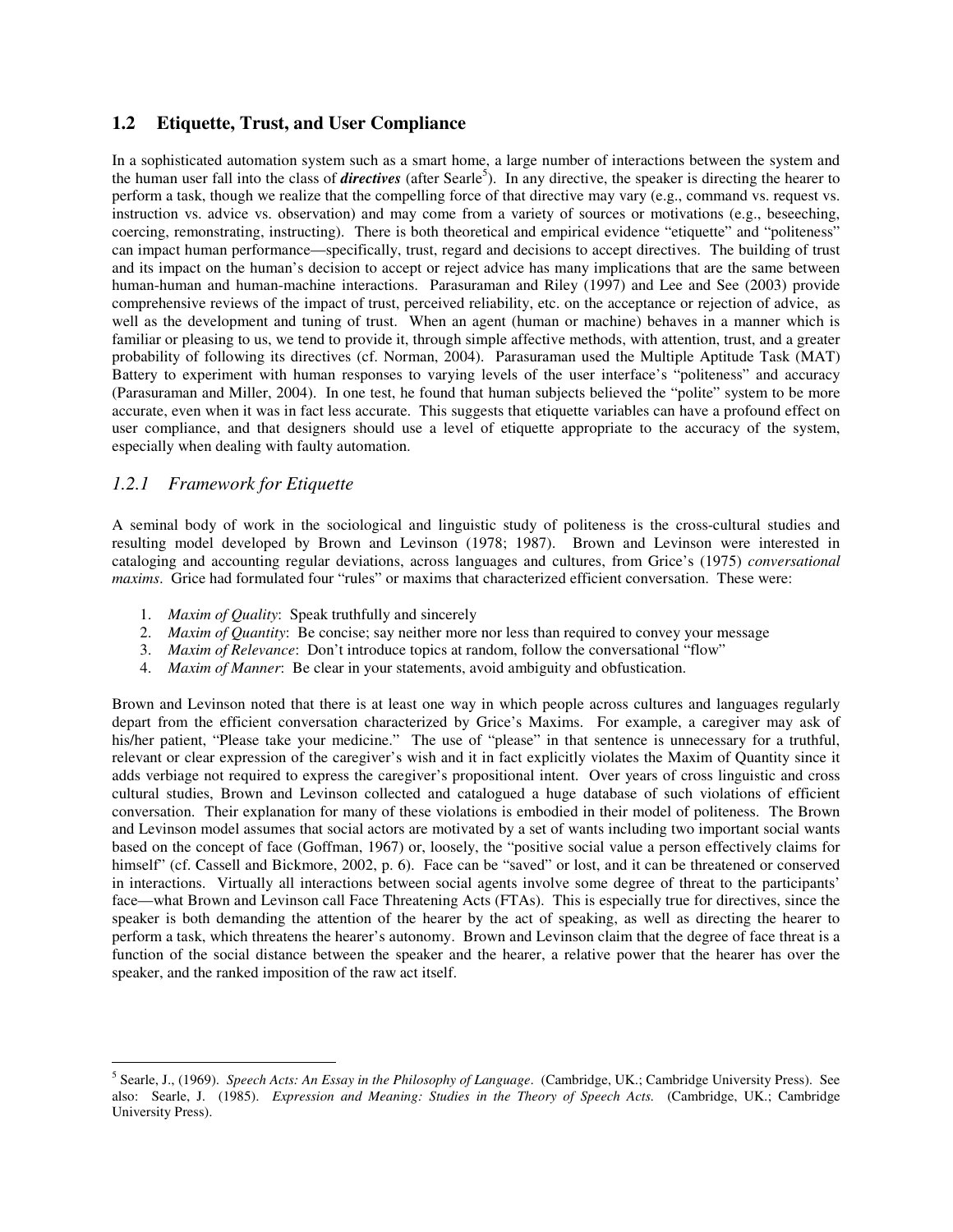

Figure 1. Universal FTA Redress strategies ranked by Brown and Levinson, (1987).

FTAs are potentially disruptive to human-human relationships, and Brown and Levinson offer 5 broad redressive strategies to mitigate the degree of face threat. These are illustrated in Figure 1, and ranked from the most to the least threatening.

The first strategy involves the speaker making the request baldly with no redress. The second strategy, positive politeness, places emphasize on common ground between the speaker and the hearer by invoking in-group identity, by joking and assuming agreement and/or by explicitly offering

rewards/promises. The third strategy, negative politeness, strategies focuses on the hearer's negative face needs independence of action and attention. It minimizes the impact on the hearer by being direct and simple in making the request, offering apologies and deference, minimizing the magnitude of the imposition and/or explicitly incurring a debt. The forth strategy, off record, is the least threatening strategy if the speaker is to conduct the FTA at all. This strategy involves doing the act with a sort of "plausible deniability" by means of innuendo and hints, thus avoiding an overt request or any action from the part of the hearer. The fifth strategy is to avoid the FTA altogether. At some threshold, in some contexts and cultures, it will simply be too threatening for some FTAs to be performed, regardless of the amount of redress offered. Details regarding the strategies used for the prototype system can be found in Miller et al., 2004.

## **2 The I.L.S.A. System**

Haigh et al. (2004) describe the details of the I.L.S.A. system deployment. There are two separate interfaces for the elderly participants and their caregivers. We briefly describe the elder user group and the available interactions with the I.L.S.A. system for this user group below.

## **2.1 Participant Demographics**

The I.L.S.A. system was installed in 11 single occupant homes of elderly participants for a duration of 4 to 6 months. The average age of the participants was 83.42, ranging from 76 - 96. None of the participants had problems associated with dementia, and all were competent in all ADLs. The minimal education level of the group was the completion of high school. As part of the study, each subject was required to identify a family member as a designated caregiver willing to participate in the study.

## **2.2 Device Suite and User Interaction**

#### *2.2.1 Devices*

There were slight variations in the set of sensors used in each participant's home due to differences in floor plans and room configurations. The typical sensor suite instrumented a one bedroom apartment, and consisted of one or more passive motion sensors in each zone (living room, dining room, bedroom, kitchen, hallway, and bathroom), a "med caddy" with a contact sensor, and a contact sensor on the entry door. Motion sensors were calibrated to ignore the movement of pets.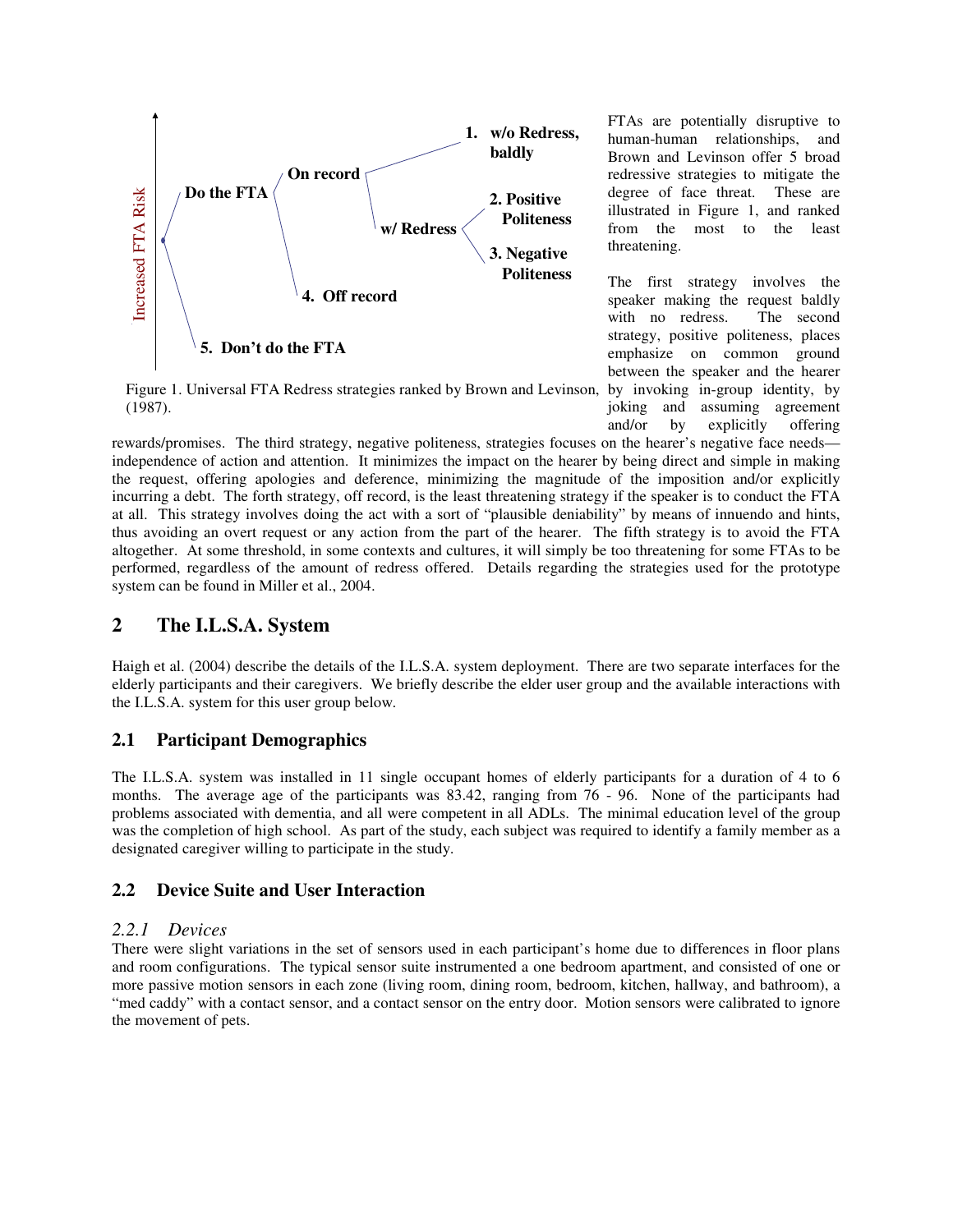#### *2.2.2 User Interface and System Reporting*

A Honeywell touch screen WebPAD<sup>™</sup> internet appliance was included in each installation for browsing the webbased graphical user interface. Figure 2 shows a screen shot of the ILSA Reminders page. The participant's existing telephone was also used for reporting purposes. The graphic user interface consisted of a set of web pages reporting on the following items:

- Reminders
- Mobility for today and yesterday (amount of motion detected)
- Medication for today and yesterday

Additional controls and information include:

- Controls
	- o Changing System Modes (on, off, away) o User Configuration and Set Up
- List of Caregivers
- Help



Figure 2 Sample Web Page of User Interface (from Haigh et al., 2004)

The participants were free to review the items above at any time. Automatic reminders and alerts were sent to the participant's home

telephone. The messages used in the phone system were a combination of a pre-recorded human voice and computerized voice synthesis (for date, time, and numerical information). Participants interacted with the telephone system using the telephone keypad. Depending on the perceived severity of the message, the I.L.S.A. server may also call the caregiver.

## **3 Focus Group**

There were a number of different approaches used in the analysis of sensor and web usage data, as well as cognitive metrics for the subjects and monthly surveys for both the subjects and their caregivers (see ILSA). Below we discuss topics related to ethopoeia (after Nass and Moon<sup>6</sup>), the social needs of the participants, and how ILSA affected the participant's interaction with their caregivers. The focus group was conducted with a subset of the participants and their designated caregiver.

#### **3.1 Focus Group Questions**

A user survey designed to assess the politeness of variations of a medication reminder is described in Miller et al. 2003. Discovering the impact on the emotional states and needs of participants was not an explicit goal of the focus group during the time of the study, thus there were little investigator-initiated questions regarding the personality or politeness of the ILSA system. Nonetheless, the flexible, open format of the focus group allowed the subjects to discuss ILSA's "social" characteristics, and allowed the investigators to respond to this concept, and devise questions as the focus group progressed.

A number of open-ended questions acted as guidelines for the discussion. General topics include the subject's perception of the system's impact on safety, independence, caregiver burden, system accuracy and acceptable financial costs of such a system. Note that the initial phrasing of the focus group questions used gender neutral language when referring to ILSA. However, the pre-recorded human voice on the phone system was female.

In the Section 3.2, we select comments regarding the participant's 'social' interaction with ILSA, and how it affected their relationship with others. As the focus group questions were initially categorized using a different scheme, answers do not fall neatly into the two topics we have identified. Regardless, we present a small subset of the focus group questions in the following subsections.

<sup>™&</sup>lt;br>WebPAD is a trademark of Honeywell

<sup>&</sup>lt;sup>6</sup> Nass, C.L., & Moon, Y.(200). Machines and mindlessness: Social responses to computers. Journal of Social Issue, 56(1), 81-103.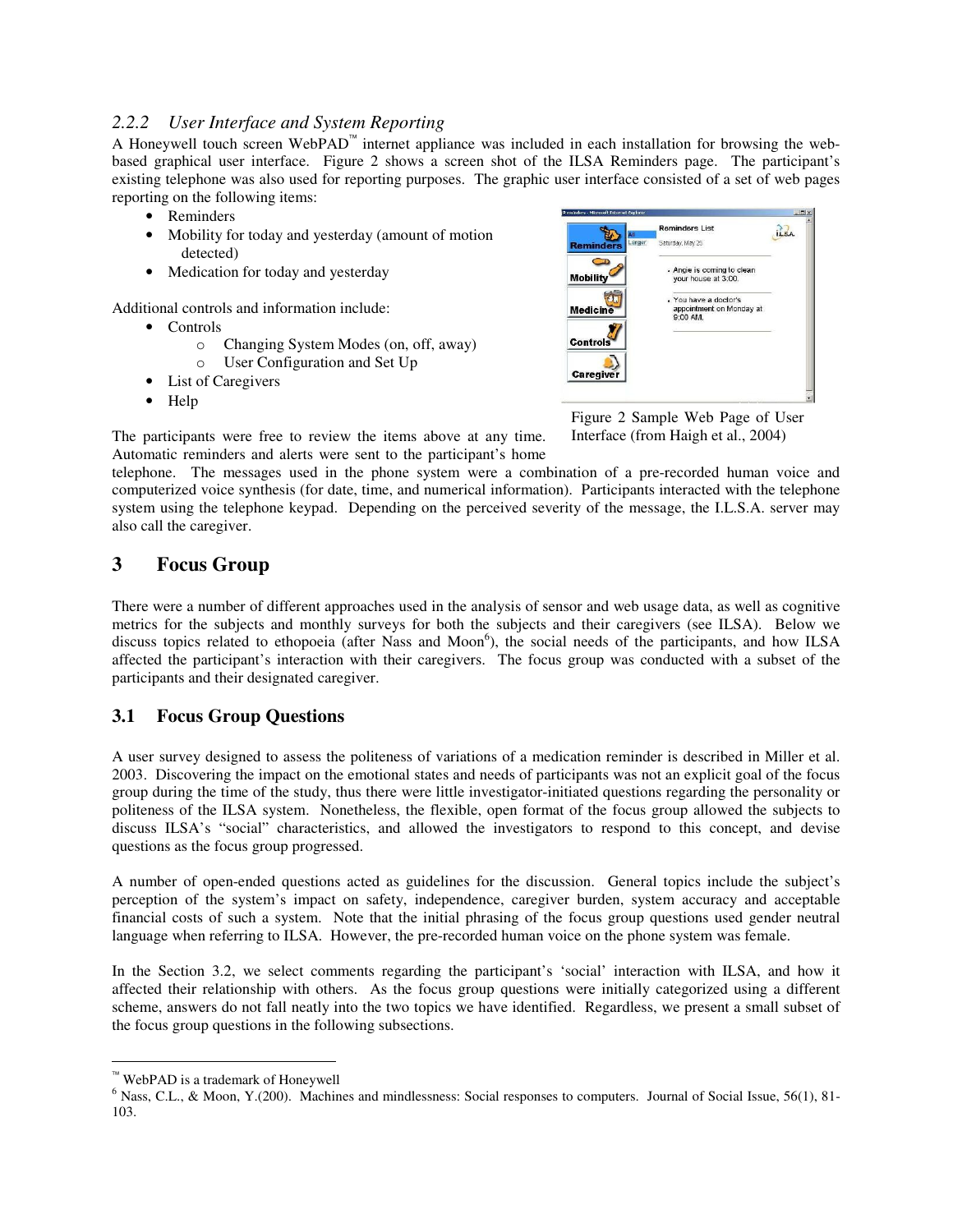### *3.1.1 Interaction with System*

Sample questions asked in the focus group include:

- Did you feel like you were checked on more frequently than you were without ILSA?
- Will you miss ILSA after it is uninstalled from your home?
- What is your comfort level with current ILSA sensor suite?

#### *3.1.2 Social Interaction with Others*

Sample questions include:

- How has ILSA affected your relationship with caregivers/elders?
- Did having ILSA mean that people intruded into your life less or more? Was their checking less intrusive? If so, was this a good or bad thing?
- Did you experience a change in behavior as a result of ILSA?

#### **3.2 Focus Group Answers**

Below we present some comments from the focus group, as divided into two general topics, (1) the subject's interaction with the system and (2) the impact of the system on the subject's interaction with his/her friends and caregivers.

#### *3.2.1 Interaction with System*

"[I checked the ILSA data daily because] I wanted to make sure she was behaving." – Elder subject

In agreement with results from the analysis of webpage usage, we found that most subjects checked their status almost daily, especially reports regarding medication and mobility.

"I tried to find ways to beat the box." – Elder subject

At least two subjects independently invented methods to prevent the system from generating reminders and alerts.

"… I played solitaire." – Elder subject

At least one subject used the WebPAD for games outside of the ILSA interface. There was a general consensus on the need for more features, such as games and email.

> "I would be nice if it said a cheerful Good Morning!" – Elder subject "I would hang up as soon as I heard ILSA's voice." – Elder subject

There were a number of comments regarding the personality and friendliness of the telephone system. In general, subjects found the tone of the telephone voice to be disagreeable, and desired a richer set of interactions.

"It would be nice to get some re-assurance when I'm not feeling well." – Elder subject

Although ILSA had some user modeling capabilities including medication usage and mobility, it did not model external aspects such as hospitalization or illness, factors that dramatically influence the subject's overall wellbeing. Nonetheless, participants thought it would be useful for the system to offer some of the emotional support usually provided by human caregivers.

"Anything to keep the mind going would be helpful." - Caregiver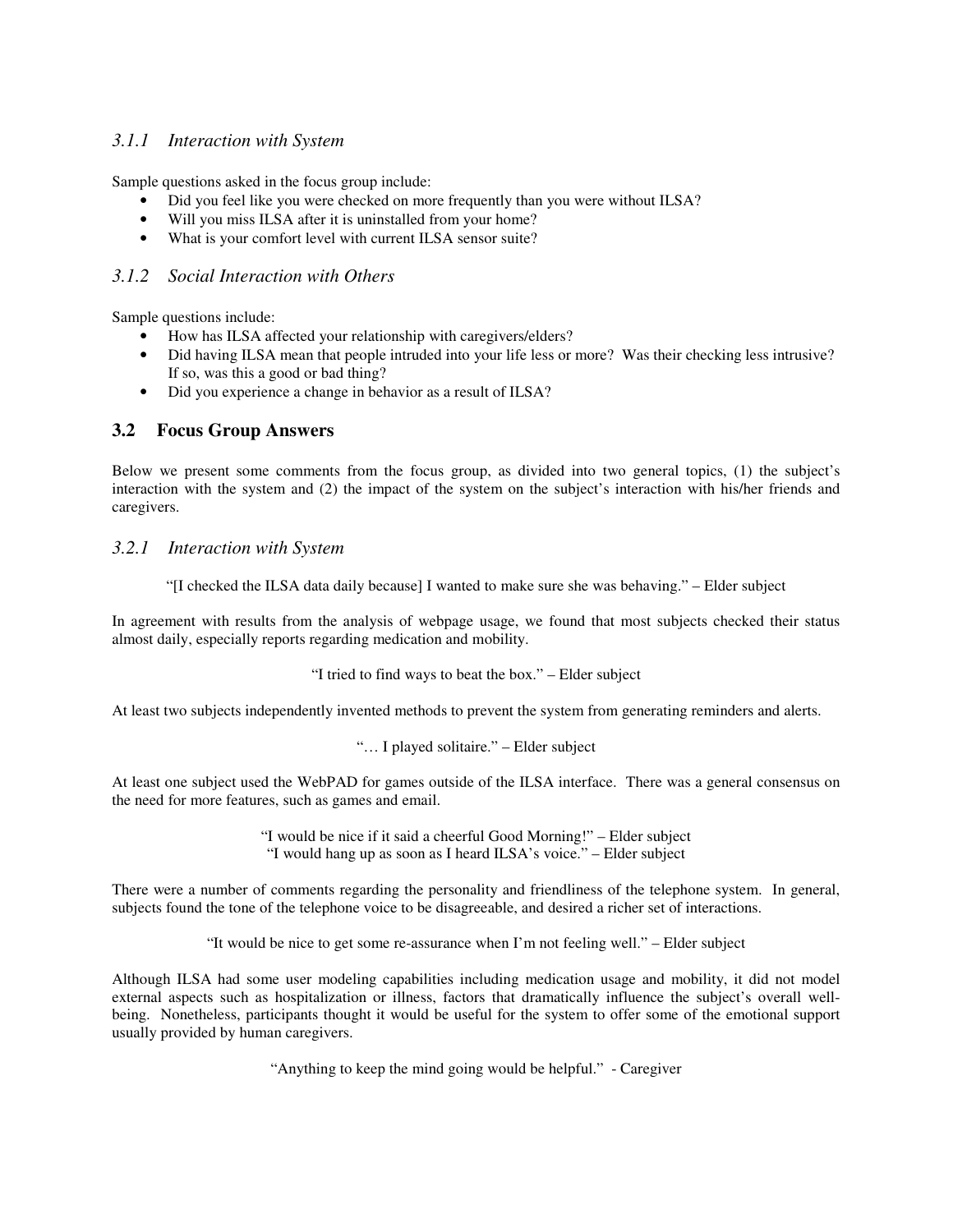One caregiver suggested that the subject's involvement in the field test was helpful as it was a form of cognitive exercise.

#### *3.2.2 Social Interaction with Others*

"My son says I get up a lot at night – [I know] he's looking at it." – Elder subject

Several participants and their caregivers reported using the system as an objective third-party observer and used its reports to discuss issues that the participant would otherwise not disclose to his/her caregiver. For example, during the course of the study, one subject had an abnormal change in mobility, but did not discuss this with his/her caregiver out of fear of 'being a nuisance'. The caregiver initiated a conversation with the subject based on ILSA's 'comments', and later found that the abnormality was due to a new medical problem.

"I wanted to see what [ILSA] was telling [the caregiver]." – Elder subject

Although participants were curious about the information made available to the caregivers, there was a lesser emphasis on privacy concerns than initially anticipated. This may be because there was minimal personal information displayed on the user interface, and the participants did not see any apparent damaging consequences if unauthorized individuals were to see the subject's mobility and medication patterns. However, subjects were still concerned about the information being disclosed, and examined the caregiver web page with the same amount of frequency as the mobility reports to study the type of information made available to their caregivers.

"[ILSA] was something for [the subject] to talk about with her friends." - Caregiver

Comments throughout the focus group session suggested that participants enjoyed discussing the ILSA system with their friends and family members. This may be a product of the novelty of the project, or of the feeling of possessing an elite status due to their involvement in the study.

#### **4 Discussion**

The inclusion of social characteristics in healthcare technologies is not new. Cassell and Bickmore have been exploring the concept of creating a *working alliance* between a computer agent and its user through the MIT FitTrack project (Bickmore, 2002). Johnson's work on Carmen's Bright IDEAS (Marsella et al., 2003) uses an avatar to teach problem solving to parents of children with leukemia. Lisetti et al. (2003) has taken a different approach by including the detection of emotional states for user modeling in affective interfaces in telehealth and tele-home health care. There was ample anecdotal evidence that subjects projected a personality onto the ILSA system. This is consistent with Reeves and Nass's findings on the tendency for humans to anthropomorphize computer software (Reeves and Nass, 1996). Subjects assigned characteristics to ILSA and interacted with it with the same level of etiquette they perceived was possessed by ILSA. Subjects also referred to ILSA as 'her' and talked about her and 'her thoughts' with their friends and family members, as opposed to 'the system' and 'its reports'. In fact, in one case, the friend of a participant believed ILSA to be a home care nurse until the friend visited the subject's home and saw the system of sensors and the WebPAD. Below we discuss some of the above comments in greater detail, and draw parallels with existing theories.

#### **4.1 Interaction with System**

#### *4.1.1 Politeness and Etiquette*

In general, the participants regarded the voice of the telephone system as ILSA, and had the notion that some virtual embodiment of ILSA was examining the same user interface to review the subject's status. An analysis of the sensor data revealed that despite the consensus that ILSA phone reminders and alerts were found to be useful, subjects would usual 'hang up on ILSA', and very rarely heard the message in its entirety. This may be due to the subject's lack of understanding about how to use the system, frustrations with the limited interactions available, inappropriate length of message or the perceived impoliteness of the ILSA telephone system (i.e. 'machine-like' tone of voice, lack of a cheerful greeting, and incapable of turn-taking). Comments from the focus group lead us to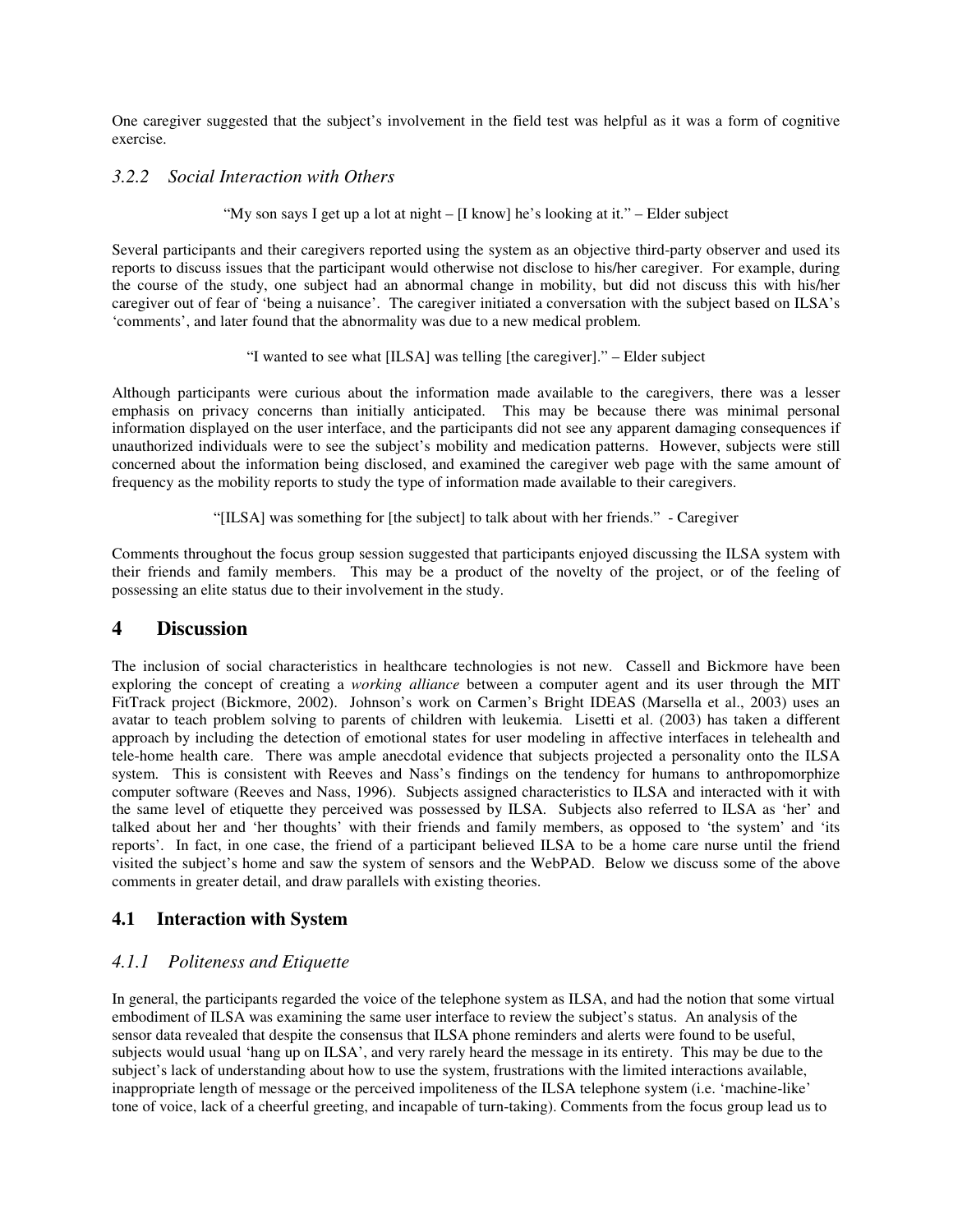believe the latter to have the most influence on the subjects' acceptance of the voice system. Subjects were especially opposed to voice synthesis, explaining that it sounded 'cold and insincere'. Some suggestions to resolve this problem include the introduction of small talk, such as starting the voice message with a personalized greeting or asking about the subject's day. Research suggests there may be factors beyond tone that affect a hearer's impression of a synthetic voice (Nass and Lee, 2001), but they were not explored in the focus group due to time constraints.

Subjects also commented on the inappropriateness of phone calls for missed medication reminders. We believe there are two reasons for this. Firstly, almost all the subjects had a highly variable day-to-day schedule, and were often outside the home, thus reminders would be received by answering machines or remained unanswered until the system timed out. However, we believe the same complaint would exist even if the phone reminders were routed to mobile phones due to a second, perhaps more important reason. Although medication compliance was viewed as important, subjects did not view it as possessing enough urgency to warrant a phone call. Subjects in the field test were highly independent elders who relied on their own makeshift systems for medication reminders, such as placing medication in a high traffic area, using pill boxes etcetera. The introduction of a phone reminder may have been viewed as intrusive to their existing lifestyles and threatened their sense of independence. Subjects expressed appreciation for medication reminders when medication was forgotten, but suggested more subtle mechanisms for reminders, such as a light on the top of the med caddy.

Several subjects exhibited behaviors that can be conceived as a byproduct of mistrust. This may be related to the perceived impoliteness of the ILSA telephone system and may support the concepts of trust and etiquette (Parasuraman & Miller, 2004). Without requests from the investigators, most subjects regularly reviewed the reports regarding medication and mobility. Some subjects were vigilant with noting when the said reports were inconsistent with their own activity logs or when the reports were incorrect. Subjects also appeared to take satisfaction in identifying incidents when ILSA 'made a mistake'.

Due to the general dislike of ILSA phone calls, multiple subjects invented ways to prevent the system from generating phone messages. For example, one subject would open and close the med caddy without taking her medication, and then remember on her own to take the medication later. Ironically, the desire to 'beat the box' may have provided the cognitive activities the same subject was seeking when she searched the WebPAD for games.

#### *4.1.2 Increase User-System Interaction Functions and Entertainment Value*

While current technology does not allow users to have free form conversations with the system, there was an overwhelming desire for mechanisms with which subjects can provide feedback and personal status. Subjects wanted the capability to verbalize answers to the phone system, but also wanted to provide feedback in other forms. As a simple example, participants suggested the use of physical buttons by the door to indicate when they were leaving the home.

Subjects also reported that the capability for ILSA to provide reassurance would be a valuable function. Subjects did not provide suggestions on specific methods for providing reassurance, nor when it should be provided, but this is an interesting idea that can provide significant value to elders with minimal emotional support from human caregivers.

Most subjects appeared to spend a great deal of time and energy trying to understand the underlying mechanisms of the system, and would sometimes vary their routines to see how ILSA reacted. However, it is conceivable that the process of recruiting subjects for this study favored those who are curious by nature, and that the general public would not react to the system in this way. Subjects found it rewarding when they discovered some of the basic logic in the system's algorithms. Their reactions and comments led us to believe that they enjoyed the mental challenge. This is further supported by the fact that at least one subject used the web pad for its built-in games, and others iterated the desire for card or word games as part of the system.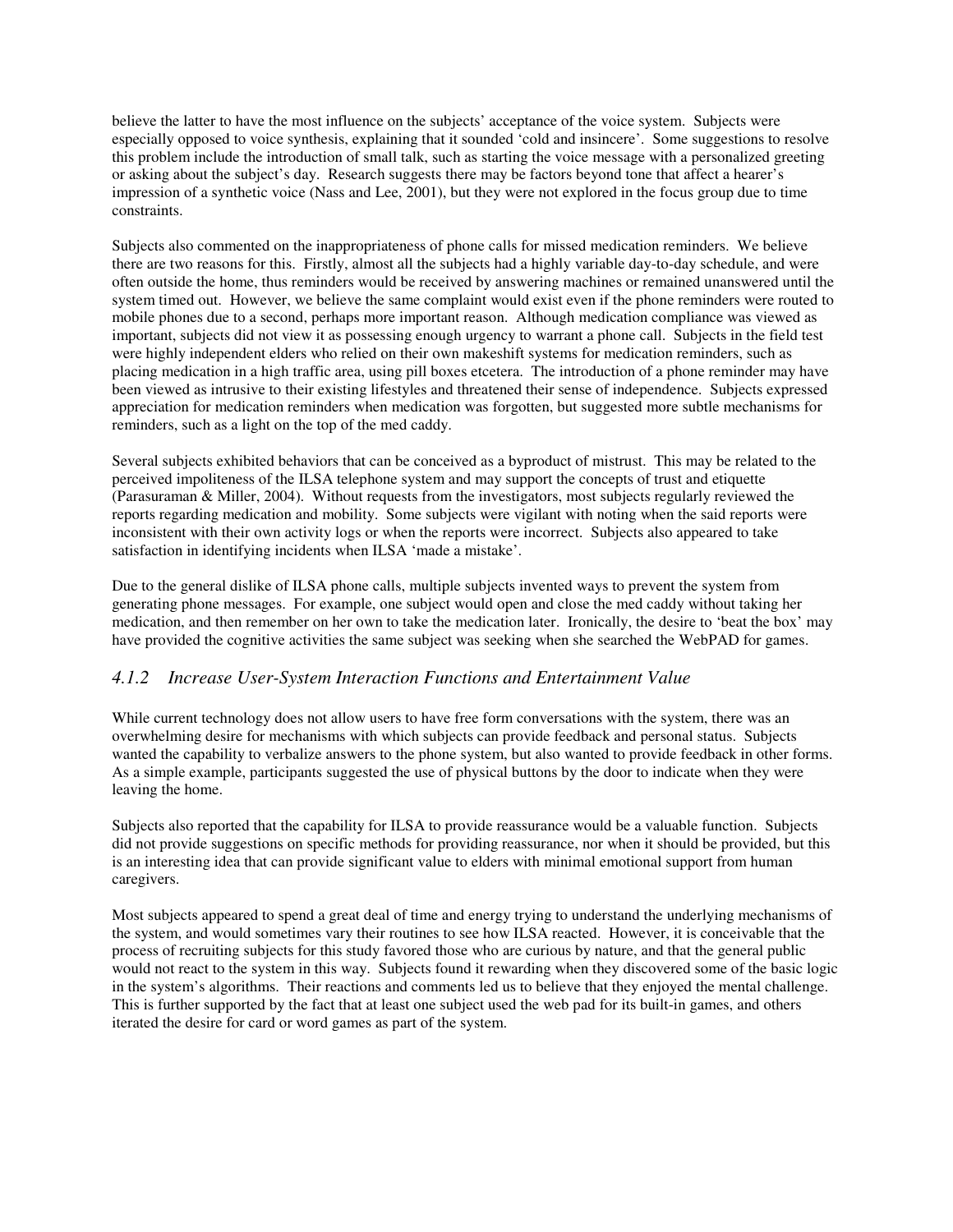#### *4.1.3 Interaction with Human Caregivers and Peers*

Although the field test was relatively short (4 to 6 months), we believe the subjects' involvement with the study may have increased their social interaction with their human caregivers and peers. Barker (1999) reviews research efforts that have found similar findings in the field of animal therapy research, where a pet can promote the social interaction of the owner with other humans. Further work is needed to investigate whether increased positive socialization will be sustained even after the novelty of the system subsides.

A surprising use of ILSA was as a third party observer who provided 'objective' reports on the subject's actions and status. The caregivers used ILSA's measures as a tool to initiate conversations regarding changes in a subject's level of mobility or number of system reminders generated that may be signs of or may lead to potential problems. This usage model may also be of considerable value to formal caregivers, as the accuracy and amount of information from office visit conversations often rely heavily on the patient's memory, and there lacks automated metrics for comparing a patient's general well being over time.

## **5 Future Work: Bridging the Gap between Smart Home Capabilities and Social Needs**

Elders have difficulties using the typical interaction devices employed in smart home designs (i.e. touch screens, computer interfaces, telephone interfaces, and even panic buttons) because of both physical and psychological barriers. Perhaps more importantly, current smart home systems do not provide the emotional support needed by independent elders. The study revealed that elders would appreciate greater interactivity with a smart home system, especially in entertainment and social aspects, but industry has thus far taken an approach similar to the traditional medical profession – where the patient is observed rather than acts as an active participant in the selection of treatments. Communicating directly with the elder may be the best method to gather information about his/her well being, but voice recognition capabilities and the ability to extract computer-usable information from casual conversations are not readily available.

Within the field of animal-assisted therapy, hundreds of clinical reports show that when animals enter the lives of aged patients with chronic brain syndrome (which follows from either Alzheimer's disease or arteriosclerosis) that the patients smile and laugh more, become less hostile to their caretakers and become more socially communicative. Other studies have shown that in a nursing home or residential care centre, a pet can serve as a catalyst for communication among residents who are withdrawn, and provide opportunities (petting, talking, and walking) for physical and occupational rehabilitation and recreational therapy. More generally, the research literature has established that the physiological health and emotional well-being of the elderly are enhanced by contact with animals (Beck & Katcher, 1996; Center for the Human-Animal Bond). However, many elders live in places that either prohibit pets or are not conducive to animals due to the physical layout of their buildings. In addition, some physiological conditions, such as Alzheimer's disease, may make animal ownership difficult for the individual and unsafe for the animal.

The use of a robotic pet as an addition or alternative to traditional graphical user interfaces may provide the desired increase in emotional support, as well as the means for an elder to communicate with the system. Several projects are underway to develop a robotic pet that can both monitor an elderly user and act as a companion (Center for the Human-Animal Bond; Lavery, 2000; Necoro). A user's communication model with a robotic pet is very similar to that of real pets—and is therefore familiar, effective and comfortable for elders. The challenge to designers will be to create a set of robotic behaviors that can parallel human-pet interactions in the real world while also providing an aid that an elder needs in order to remain independent.

## **6 Acknowledgement**

The authors would like to acknowledge that the work on the ILSA project was made possible by the support of Honeywell and the Advanced Technology Program at the National Institute of Science and Technology, U.S. Department of Commerce under agreement #70NANBOH3020.

## **References**